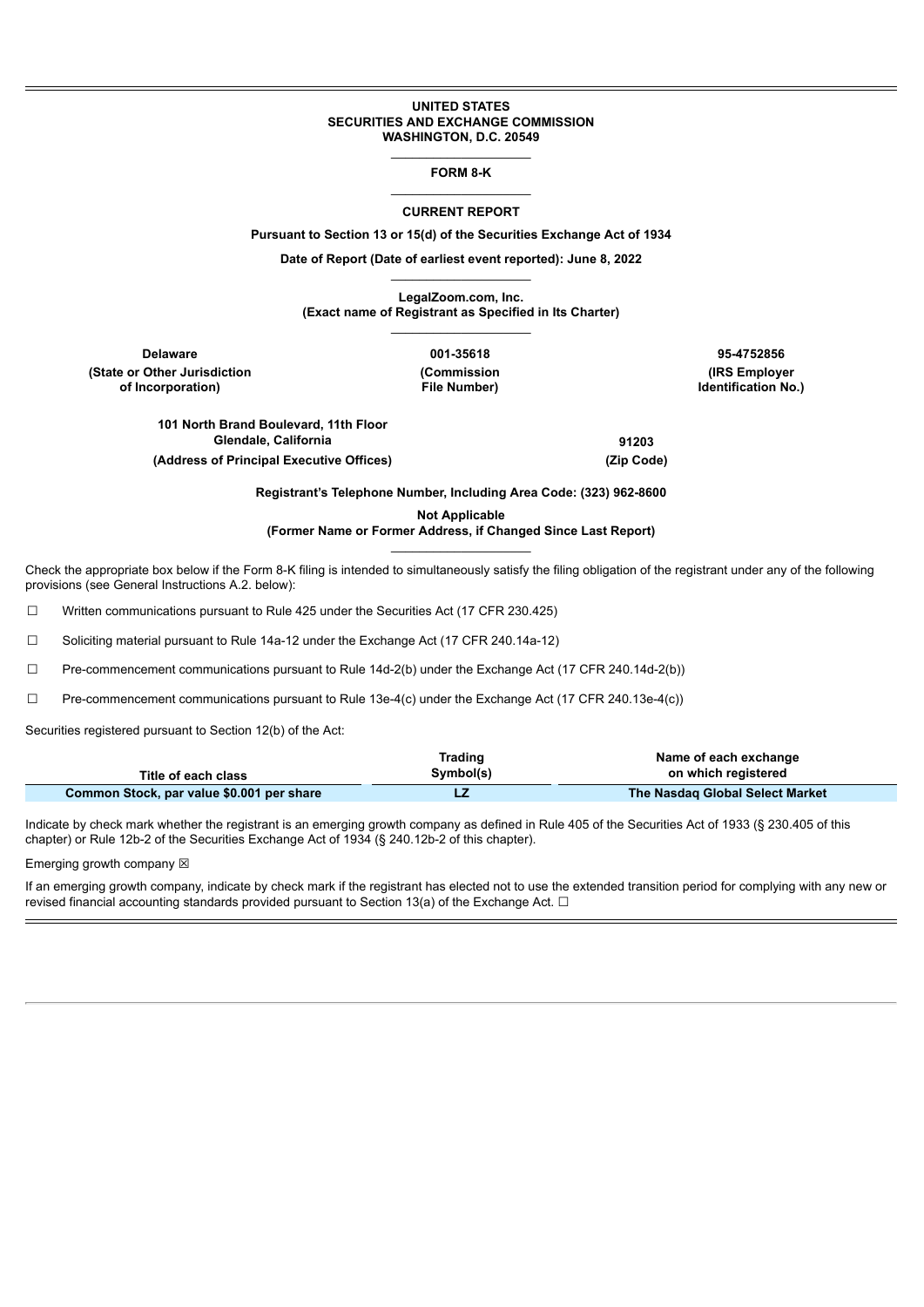## **Item 5.07 Submission of Matters to a Vote of Security Holders.**

The 2022 Annual Meeting of Stockholders (the "Annual Meeting") of LegalZoom.com, Inc. was held on June 8, 2022. At the Annual Meeting, the Company's stockholders voted on two proposals as described in the Proxy Statement and cast their votes as set forth below.

Proposal No. 1 - To elect the three director nominees named in the proxy statement as Class I directors of the Company, each to serve for a three-year term and until his or her successor has been duly elected and qualified, or until his or her earlier death, resignation, removal, retirement or disqualification:

| <b>DIRECTOR NOMINEE</b> | FOR         | <b>WITHHOLD</b> | <b>BROKER NON-</b><br><b>VOTES</b> |
|-------------------------|-------------|-----------------|------------------------------------|
| Dipan Patel             | 143,367,654 | 12,503,329      | 17.774.024                         |
| Neil Tolaney            | 153,701,708 | 2,169,275       | 17.774.024                         |
| <b>Christine Wang</b>   | 143,116,544 | 12,754,439      | 17,774,024                         |

**Proposal No. 2** – To ratify the appointment of PricewaterhouseCoopers LLP as the Company's independent registered public accounting firm for the year ending December 31, 2022:

| <b>FOR</b> | <b>AINS</b>  | <b>BSTAIN</b>      | <b>NON-VOT</b><br>JIEC |
|------------|--------------|--------------------|------------------------|
|            | ,660<br>-344 | $\sim$<br>ההה<br>. | N/A                    |

# **Item 8.01 Other Events.**

### **Committee Appointments**

At the meeting of the Board of Directors (the "Board") held on June 8, 2022, the Board reconstituted its committee membership as follows: **Nominating and Corporate Governance**

| <b>Audit Committee</b> | <b>Compensation Committee</b> | <b>Normality and Corporate Governance</b><br>Committee |
|------------------------|-------------------------------|--------------------------------------------------------|
| John Murphy (Chair)    | Christine Wang (Chair)        | Jeffrey Stibel (Chair)                                 |
| Neil Tolaney           | Elizabeth Hamren              | John Murphy                                            |
| Christine Wang         | Dipan Patel                   | Sivan Whiteley                                         |